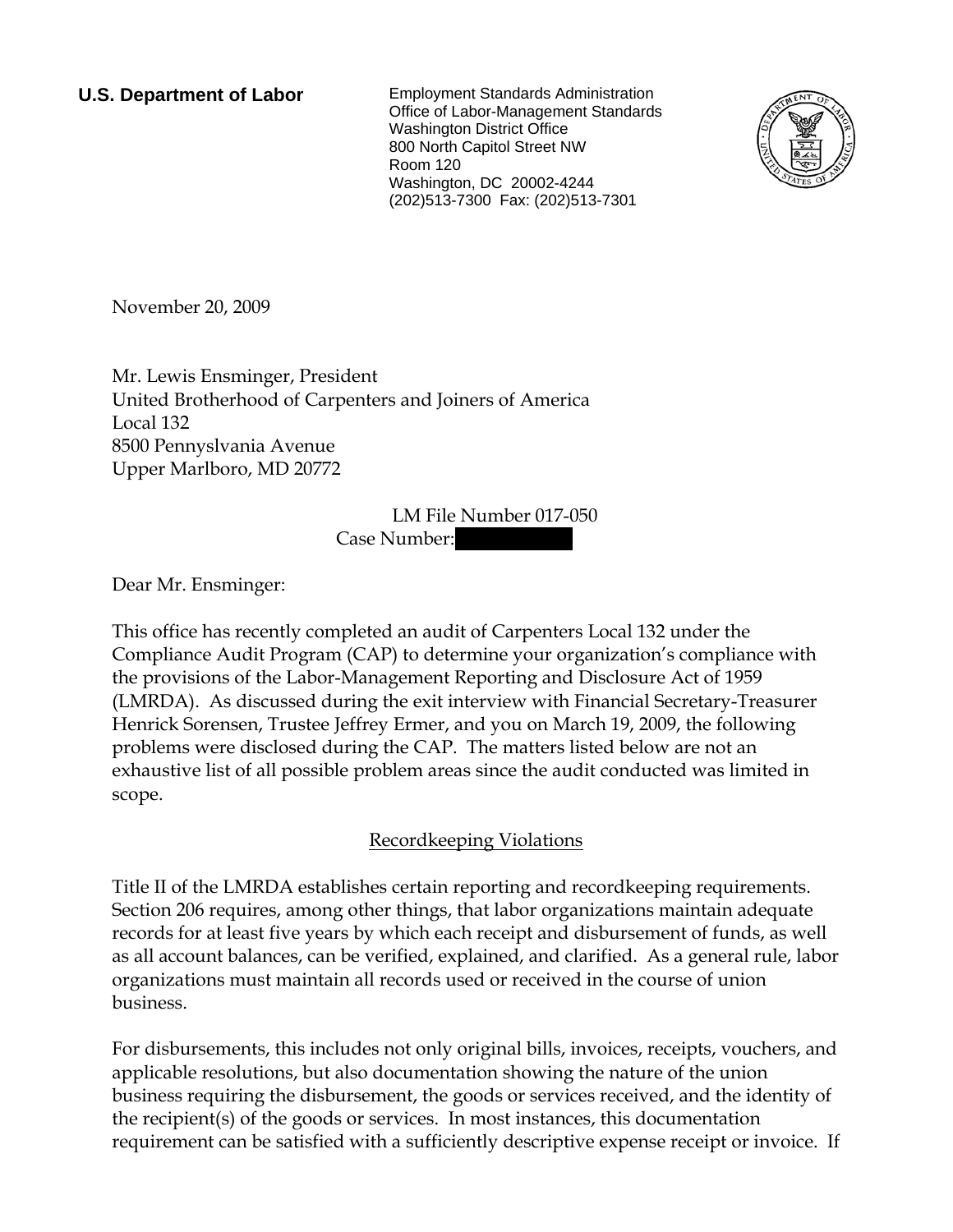Mr. Lewis Ensminger November 20, 2009 Page 2 of 5

an expense receipt is not sufficiently descriptive, a union officer or employee should write a note on it providing the additional information. For money it receives, the labor organization must keep at least one record showing the date, amount, purpose, and source of that money. The labor organization must also retain bank records for all accounts.

The audit of Local 132's 2006 records revealed the following recordkeeping violation:

Disposition of Property

Local 132 did not maintain an inventory of hats, shirts, and other property it purchased, sold, or gave away. The union must report the value of any union property on hand at the beginning and end of each year in Item 28 of the LM-2. The union must retain an inventory or similar record of property on hand to verify, clarify, and explain the information that must be reported in Item 28.

The union must record in at least one record the date and amount received from each sale of union hats, shirts and other items.

Based on your assurance that Local 132 will retain adequate documentation in the future, OLMS will take no further enforcement action at this time regarding the above violation.

## Reporting Violations

The audit disclosed a violation of LMRDA Section 201(b), which requires labor organizations to file annual financial reports accurately disclosing their financial condition and operations. The Labor Organization Annual Report (Form LM-2) filed by Local 132 for fiscal year ending June 30, 2006, was deficient in that:

1. Disbursements to Officers

Local 132 improperly included some payments to officers in Column D (Gross Salary) of Schedule 11 (All Officers and Disbursements to Officers). These payments were disbursements necessary for conducting official business of the labor organization and should therefore be reported in Column F (Disbursements for Official Business). The union also underreported the gross salary payments to a few officers in Column D of Schedule 11.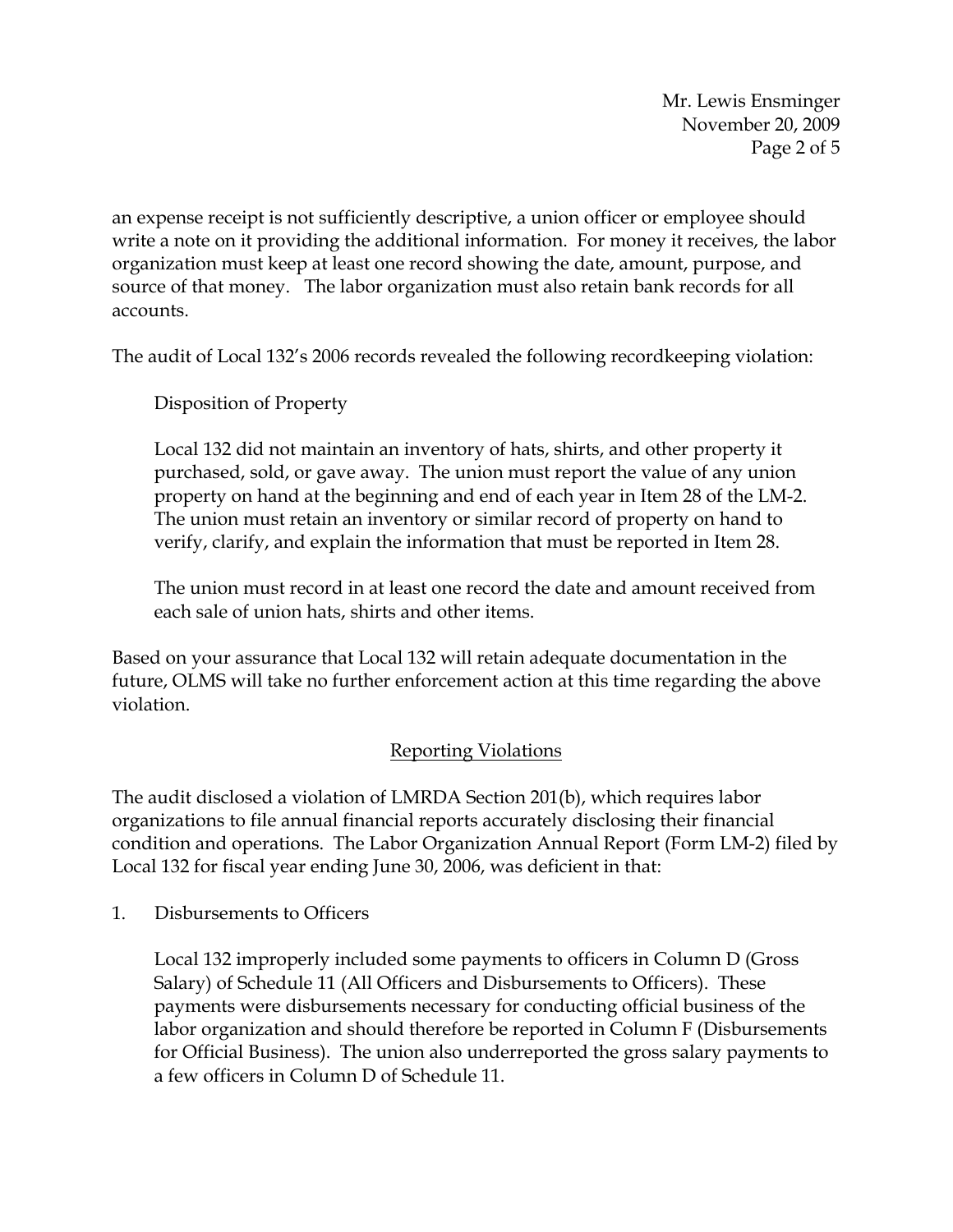Mr. Lewis Ensminger November 20, 2009 Page 3 of 5

The union must report in Column F of Schedules 11 and 12 (Disbursements for Official Business) direct disbursements to officers and employees for reimbursement of expenses they incurred while conducting union business. In addition, the union must report in Column F of Schedules 11 and 12 indirect disbursements made to another party (such as a credit card company) for business expenses union personnel incur. However, the union must report in Schedules 15 through 19 indirect disbursements for business expenses union personnel incur for transportation by public carrier (such as an airline) and for temporary lodging expenses while traveling on union business. The union must report in Column G (Other Disbursements) of Schedules 11 and 12 any direct or indirect disbursements to union personnel for expenses not necessary for conducting union business.

## 2. Disbursements to Employees

Local 132 Member Gary Meyers received lost time payments from the union for conducting official business. However, the union failed to include Mr. Meyers and the disbursements the union made to him in Schedule 12 (Disbursements to Employees). Any individuals other than officers that receive lost time payments from the union must be listed in Schedule 12 and all direct and indirect payments to them must be included in the columns next to their name.

I am not requiring that Local 132 file an amended LM report for 2006 to correct the deficient items, but Local 132 has agreed to properly report the deficient items on all future reports it files with OLMS.

## Other Issues

## 1. Signing Blank Checks

During the audit, you advised that officers sign blank checks. Your union's bylaws require that all checks be signed by the president and treasurer. The two signature requirement is an effective internal control of union funds. Its purpose is to attest to the authenticity of a completed document already signed. However, signing a blank check in advance does not attest to the authenticity of a completed check, and negates the purpose of the two signature requirement. OLMS recommends that Local 132 review these procedures to improve internal control of union funds.